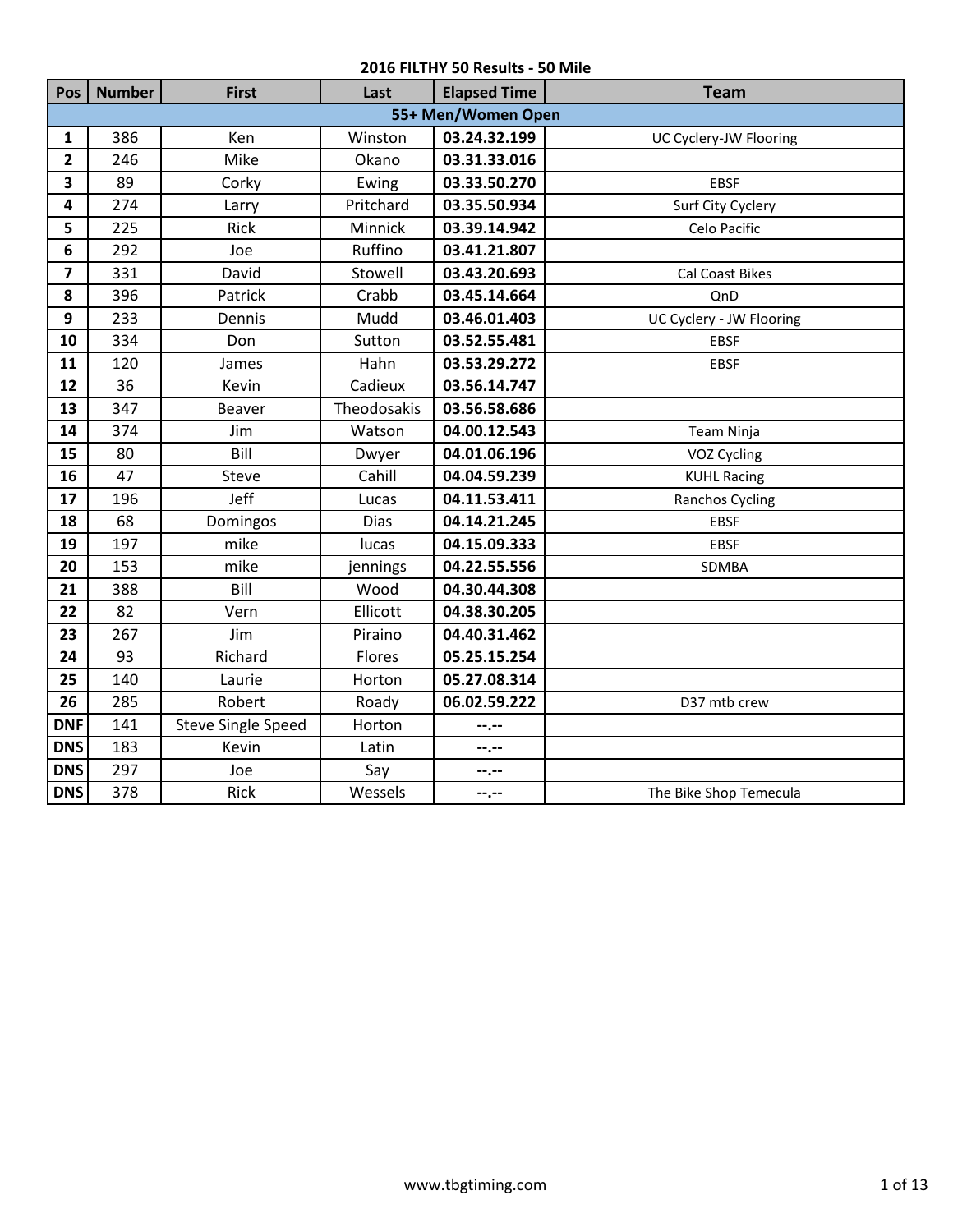| Pos                     | <b>Number</b> | <b>First</b>  | Last           | <b>Elapsed Time</b>      | <b>Team</b>                     |
|-------------------------|---------------|---------------|----------------|--------------------------|---------------------------------|
|                         |               |               |                | <b>Beginner Men Open</b> |                                 |
| $\mathbf{1}$            | 273           | Marco         | Prima          | 03.36.32.291             | Team Ninja                      |
| $\overline{2}$          | 98            | brian         | franano        | 03.54.57.336             |                                 |
| 3                       | 333           | steven        | strong         | 03.58.19.690             |                                 |
| 4                       | 178           | Tad           | Kutcher        | 04.00.03.973             |                                 |
| 5                       | 162           | francis       | juan           | 04.00.08.258             |                                 |
| 6                       | 66            | Billy         | Mol            | 04.02.39.702             |                                 |
| $\overline{\mathbf{z}}$ | 283           | Joel          | Rivera         | 04.07.53.220             |                                 |
| 8                       | 119           | brent         | gustin         | 04.09.02.773             |                                 |
| 9                       | 240           | Donovan       | <b>Norris</b>  | 04.09.08.701             | Roam Cyclery-Nutrishop Torrance |
| 10                      | 154           | Michael       | Johnson        | 04.14.31.004             |                                 |
| 11                      | 366           | Tyson         | Vonderfecht    | 04.15.42.628             |                                 |
| 12                      | 296           | Gerardo       | Sanchez        | 04.16.16.476             |                                 |
| 13                      | 17            | Ken           | <b>Bitting</b> | 04.17.21.862             |                                 |
| 14                      | 201           | Scott         | Lundgren       | 04.18.23.592             | March 5 Racing                  |
| 15                      | 42            | philippe      | carre          | 04.18.25.551             |                                 |
| 16                      | 247           | John          | Oldenburg      | 04.18.47.930             |                                 |
| 17                      | 230           | Kyle          | Montiel        | 04.20.51.455             |                                 |
| 18                      | 355           | Shawn         | Tweedy         | 04.24.10.162             |                                 |
| 19                      | 22            | <b>Brian</b>  | <b>Bonnell</b> | 04.25.39.007             |                                 |
| 20                      | 15            | <b>Travis</b> | <b>Biffar</b>  | 04.26.32.524             |                                 |
| 21                      | 165           | Scott         | Kauffman       | 04.29.11.322             | Edison Cycle Co                 |
| 22                      | 309           | <b>Steve</b>  | Shabazian      | 04.31.57.028             |                                 |
| 23                      | 391           | Joey          | Yates          | 04.36.17.612             |                                 |
| 24                      | 389           | Ryan          | Wood           | 04.38.18.232             |                                 |
| 25                      | 381           | Michael       | White          | 04.39.37.841             |                                 |
| 26                      | 58            | Isaac         | Custer         | 04.39.41.036             |                                 |
| 27                      | 277           | Luis          | Quintana       | 04.44.59.405             | <b>Team Pelavacas</b>           |
| 28                      | 258           | Darren        | Parsons        | 04.45.07.922             |                                 |
| 29                      | 314           | Russell       | Simpson        | 04.46.31.378             | Team Ninja                      |
| 30                      | 377           | Tom           | Weld           | 04.47.35.494             |                                 |
| 31                      | 192           | Keith         | Lombardo       | 04.52.22.547             |                                 |
| 32                      | 399           | Reggie        | Demapelis      | 04.54.54.072             |                                 |
| 33                      | 244           | joshua        | oconnell       | 04.58.35.772             |                                 |
| 34                      | 268           | Daniel        | Pitard         | 05.00.55.812             | Team NINJA                      |
| 35                      | 289           | Andrew        | Rosales        | 05.04.20.784             | <b>Chains Addiction</b>         |
| 36                      | 43            | <b>Brett</b>  | Casey          | 05.08.05.448             |                                 |
| 37                      | 53            | Patrick       | Conerty        | 05.08.22.516             |                                 |
| 38                      | 78            | Kevin         | Dunn           | 05.09.22.185             | <b>Bicycle Warehouse</b>        |
| 39                      | 130           | Ricky         | Herbold        | 05.13.08.403             | Timberline construction         |
| 40                      | 129           | shane         | heppner        | 05.13.25.932             |                                 |
| 41                      | 337           | Michael       | Swenson        | 05.15.29.936             |                                 |
| 42                      | 163           | Sean          | Kamborian      | 05.18.26.375             | <b>Fullerton Bicycles</b>       |
| 43                      | 226           | John          | Moatsos        | 05.18.34.174             |                                 |
| 44                      | 102           | Peter         | Garfinkle      | 05.21.08.321             |                                 |
| 45                      | 217           | Glenn         | Masuda         | 05.23.29.346             |                                 |
| 46                      | 254           | Jeff          | Oxford         | 05.23.45.691             |                                 |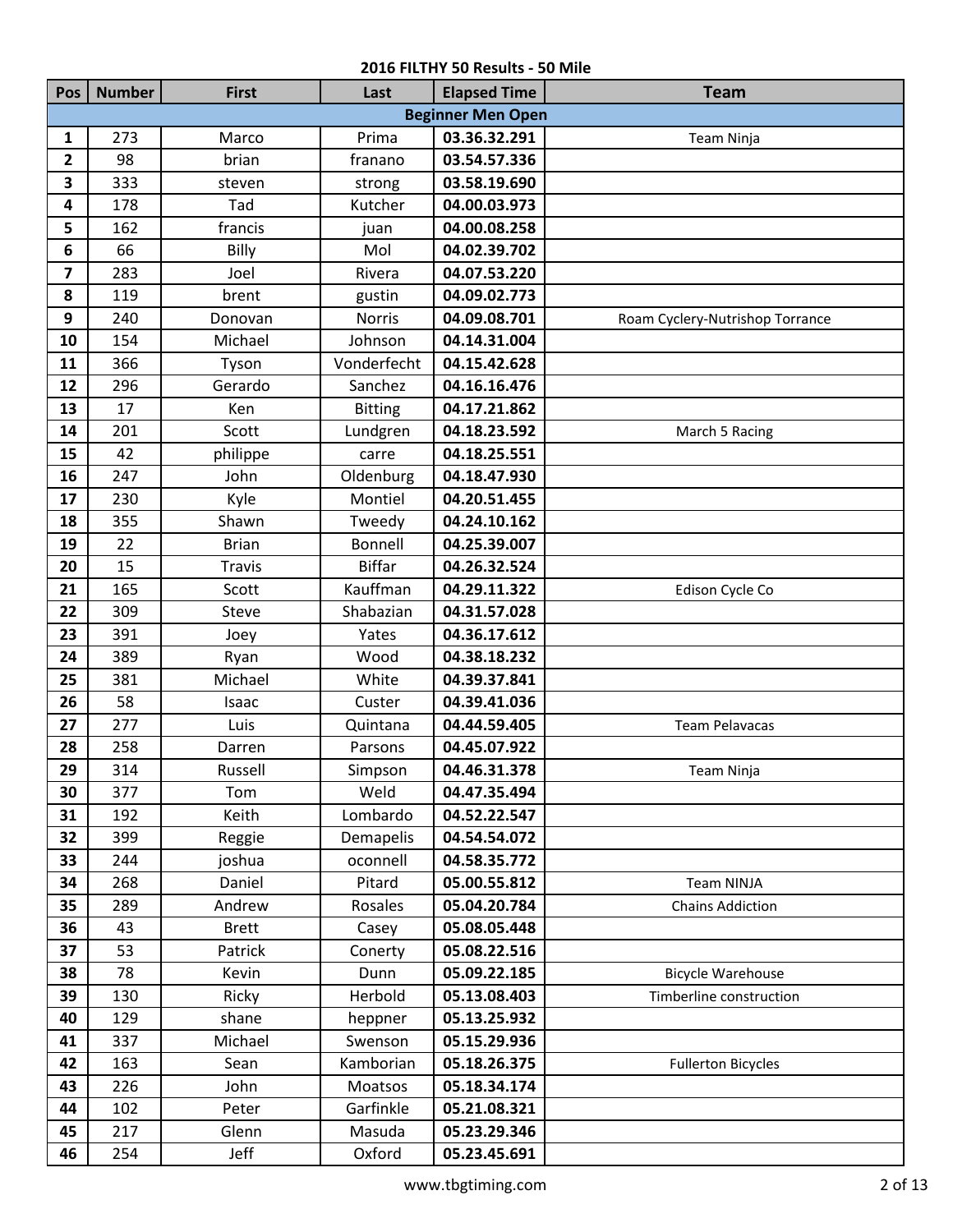| Pos        | <b>Number</b> | <b>First</b>   | Last            | <b>Elapsed Time</b> | Team                     |
|------------|---------------|----------------|-----------------|---------------------|--------------------------|
| 47         | 167           | <b>KYLE</b>    | <b>KEZER</b>    | 05.32.24.172        |                          |
| 48         | 967           | Michael        | Macare          | 05.33.36.184        | <b>Bicycle Warehouse</b> |
| 49         | 299           | <b>RANDY</b>   | <b>SCHISLER</b> | 05.37.38.094        |                          |
| 50         | 188           | David          | Liao            | 05.39.32.083        |                          |
| 51         | 65            | cezanne        | deleon          | 05.50.22.652        |                          |
| 52         | 223           | Doug           | Miller          | 05.52.35.466        |                          |
| <b>DNF</b> | 243           | Oliver         | Oco             | --.--               |                          |
| <b>DNF</b> | 341           | Tommy          | Taylor          | --.--               | Tri-It Together          |
| <b>DNS</b> | 7             | Michael        | Bandemer        | --.--               |                          |
| <b>DNS</b> | 73            | David          | Donnell         | --.--               |                          |
| <b>DNS</b> | 85            | Jim            | Engen           | $- - - - -$         |                          |
| <b>DNS</b> | 108           | Julian         | Gonzales        | $- - - - -$         |                          |
| <b>DNS</b> | 110           | <b>Brad</b>    | Grabske         | $- - - - -$         |                          |
| <b>DNS</b> | 146           | Mario          | Ibarra          | --.--               | <b>SDRP</b>              |
| <b>DNS</b> | 148           | Brandon        | Jagow           | --.--               |                          |
| <b>DNS</b> | 205           | Donn           | Maeda           | --.--               | Baghouse-TransWorld MX   |
| <b>DNS</b> | 326           | Nathan         | Sprankles       | --.--               |                          |
| <b>DNS</b> | 340           | <b>Tavares</b> | <b>Tavares</b>  | $-1 - 1 - 1 = 0$    | <b>IVMBA</b>             |
| <b>DNS</b> | 368           | Jeremy         | Ward            | --.--               |                          |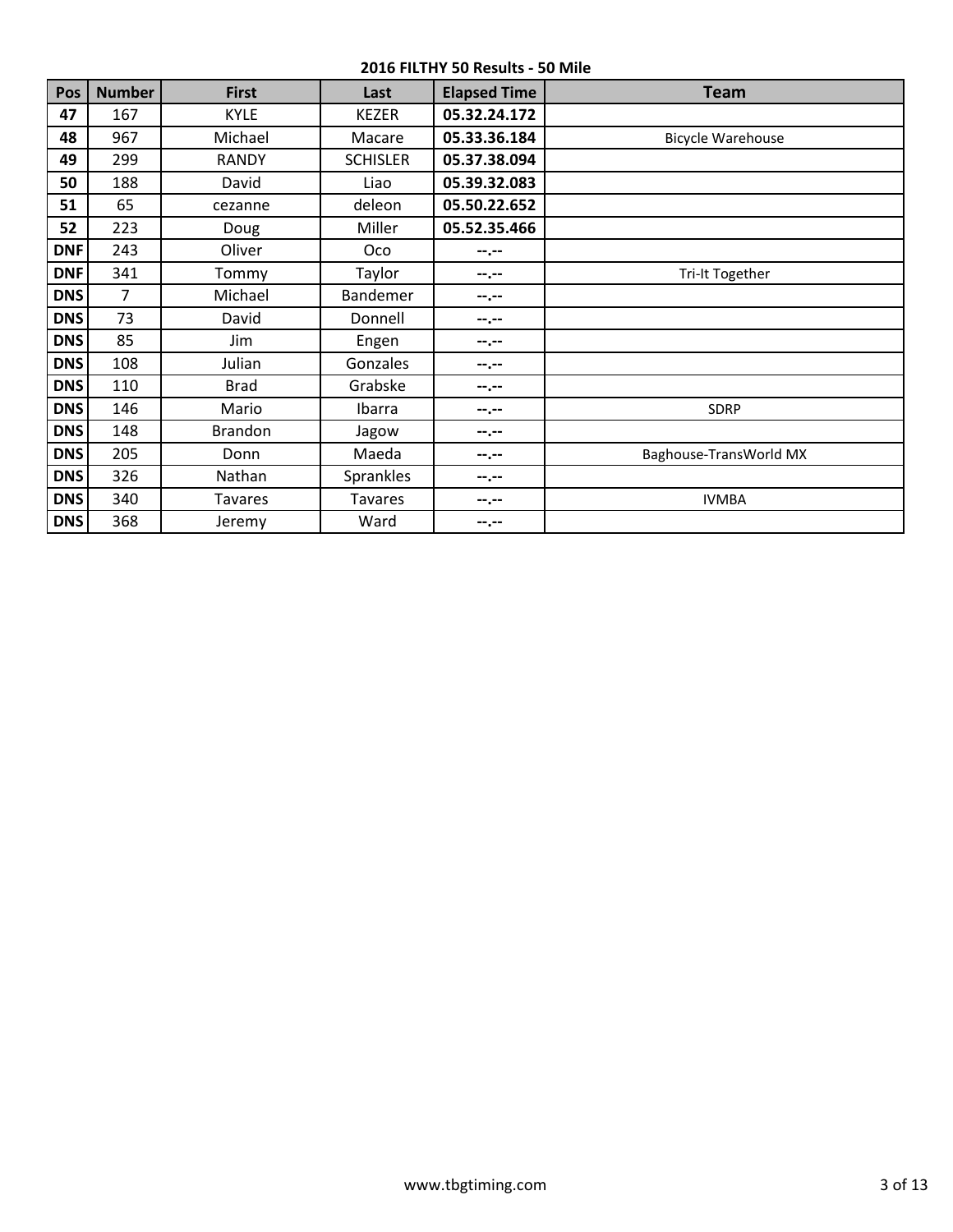| <b>Pos</b> | <b>Number</b>              | <b>First</b> | Last      | <b>Elapsed Time</b> | <b>Team</b>           |  |  |  |  |
|------------|----------------------------|--------------|-----------|---------------------|-----------------------|--|--|--|--|
|            | <b>Beginner Women Open</b> |              |           |                     |                       |  |  |  |  |
| 1          | 352                        | Kimberly     | Tom       | 04.22.03.746        | Skyflash Racing       |  |  |  |  |
| 2          | 151                        | <b>Kim</b>   | Jaya      | 04.38.10.656        |                       |  |  |  |  |
| 3          | 52                         | Patsy        | Coles     | 04.40.25.303        |                       |  |  |  |  |
| 4          | 301                        | Linda        | Schroeder | 04.42.28.291        |                       |  |  |  |  |
| 5          | 46                         | Holly        | Cass      | 05.02.46.462        | <b>Team DudeMom</b>   |  |  |  |  |
| 6          | 74                         | Kristi       | Douglas   | 05.14.20.242        |                       |  |  |  |  |
| 7          | 20                         | Sandra Julie | Boegli    | 05.35.10.025        |                       |  |  |  |  |
| 8          | 361                        | Kristina     | Vevia     | 05.48.15.495        | Team Ninja            |  |  |  |  |
| 9          | 213                        | Melissa      | Martinez  | 06.48.36.155        |                       |  |  |  |  |
| <b>DNS</b> | 1                          | Jan          | Ackerman  | --.--               | Ridebiker - Velosport |  |  |  |  |
| <b>DNS</b> | 224                        | Scharla      | Miller    | --.--               |                       |  |  |  |  |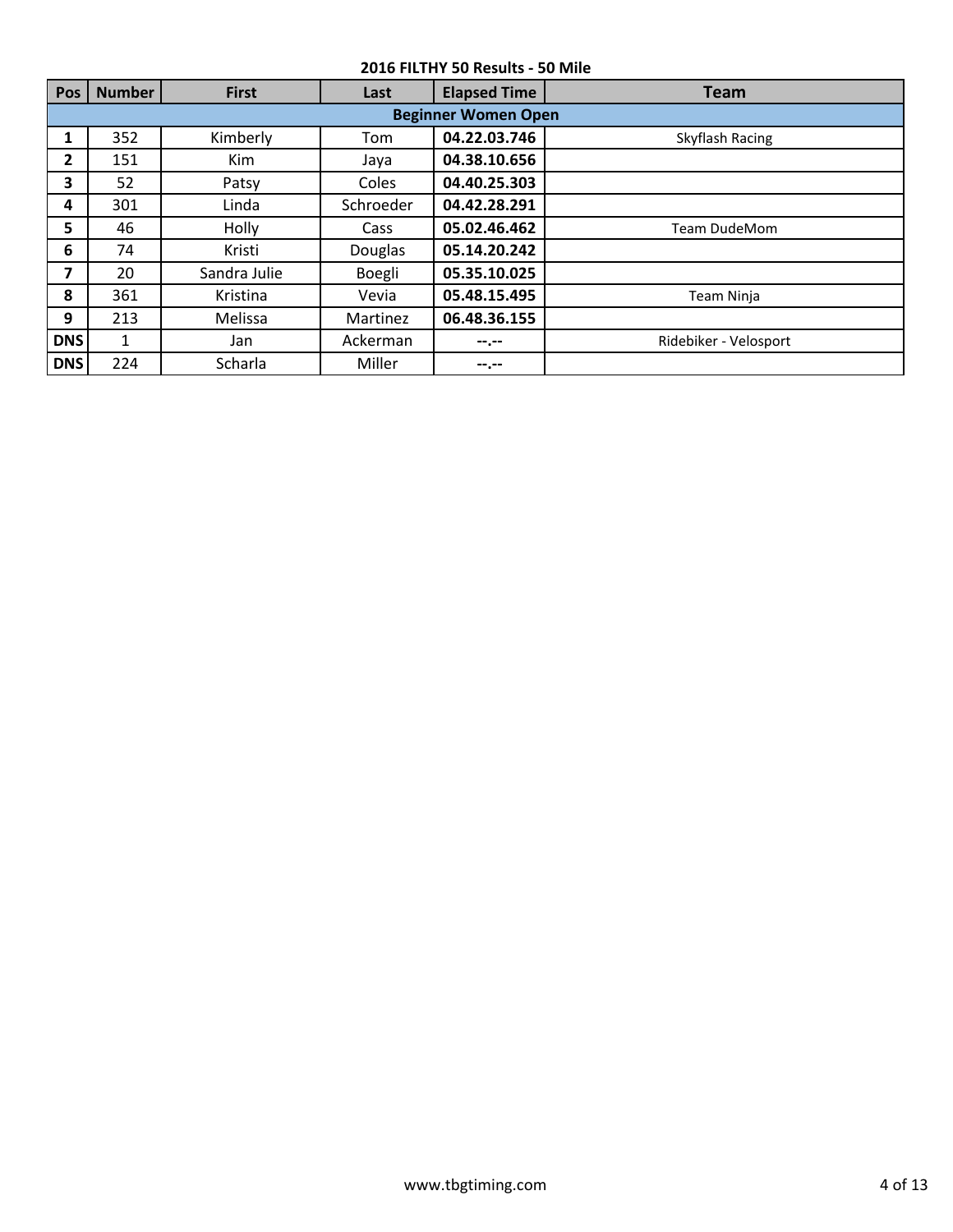| Pos            | <b>Number</b> | <b>First</b> | Last            | <b>Elapsed Time</b>     | <b>Team</b>                                   |
|----------------|---------------|--------------|-----------------|-------------------------|-----------------------------------------------|
|                |               |              |                 | <b>Big Boned (200+)</b> |                                               |
| 1              | 182           | Greg         | Lasiewski       | 03.48.29.819            | ThinkASG - FOX                                |
| $\mathbf{2}$   | 77            | Peter        | Duncan          | 04.05.17.184            |                                               |
| 3              | 184           | Jeff         | Laubscher       | 04.14.21.942            |                                               |
| 4              | 307           | greg         | sellers         | 04.26.03.542            | SDG-MUSCLE MONSTER-GU                         |
| 5              | 245           | Jordan       | OConnor         | 04.27.37.244            | Coin jar Offroad                              |
| 6              | 155           | Jon          | Johnson         | 04.27.38.692            |                                               |
| $\overline{ }$ | 265           | Hector       | Perez           | 04.29.07.044            | Click mtb                                     |
| 8              | 101           | Eric         | Garcia          | 04.31.29.364            | Team Baghouse                                 |
| 9              | 9             | Frank        | Bayr            | 04.33.45.495            | Powered by FANDA LABS                         |
| 10             | 379           | rich         | wessels         | 04.59.58.253            | The Bike Shop                                 |
| 11             | 279           | kevin        | read            | 05.34.46.960            |                                               |
| 12             | 236           | james        | murany          | 05.47.05.783            |                                               |
| <b>DNF</b>     | 315           | Paul         | Sinclair        | --.--                   |                                               |
| <b>DNS</b>     | 38            | Christopher  | Campbell        | --.--                   | Vaseline                                      |
| <b>DNS</b>     | 39            | lan          | Campbell        | --.--                   |                                               |
| <b>DNS</b>     | 100           | Paul         | Gamache         | --.--                   | Ninja                                         |
| <b>DNS</b>     | 209           | Andre        | Marais          | $-1 - 1 - 1 = 0$        |                                               |
| <b>DNS</b>     | 328           | Graeme       | <b>Stanners</b> | --.--                   |                                               |
| <b>DNS</b>     | 360           | Paul         | Venter          | --.--                   | Bössi                                         |
| <b>DNS</b>     | 390           | Jason        | Woodruff        | $- - - - -$             | Redlands Interscholastic Cycling Organization |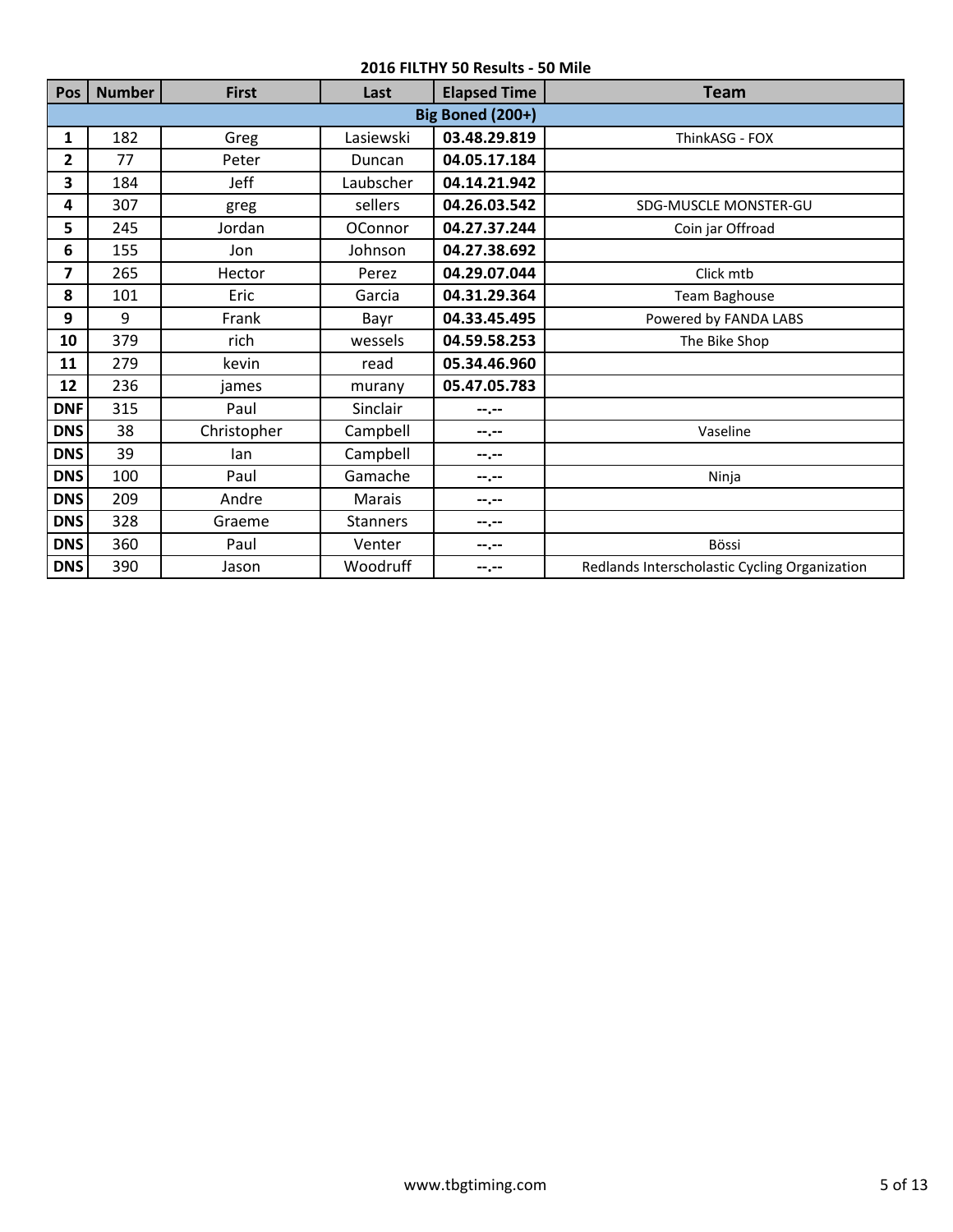| Pos                     | <b>Number</b> | <b>First</b>   | Last             | <b>Elapsed Time</b>    | <b>Team</b>                                     |
|-------------------------|---------------|----------------|------------------|------------------------|-------------------------------------------------|
|                         |               |                |                  | <b>Expert Men Open</b> |                                                 |
| $\mathbf{1}$            | 351           | Phil           | Tintsman         | 03.03.49.834           |                                                 |
| 2                       | 335           | Guy            | Sutton           | 03.03.55.037           | CalCoast                                        |
| 3                       | 59            | Ryan           | Dahl             | 03.04.34.924           | <b>WEND Bike</b>                                |
| 4                       | 21            | Pascal         | Bonaventure      | 03.04.41.639           | UC Cyclery                                      |
| 5                       | 249           | Johnny         | Omarra           | 03.08.24.997           |                                                 |
| 6                       | 329           | Keith          | Hoefer           | 03.09.09.778           | <b>Adams Avenue Bikes</b>                       |
| $\overline{\mathbf{z}}$ | 14            | Eric           | Bierman          | 03.09.13.331           | Ninety-7                                        |
| 8                       | 348           | Pete           | Tholl            | 03.10.07.918           | Purely Dental-Ride Cyclery                      |
| 9                       | 384           | Eric           | Wilson           | 03.10.10.109           | <b>WolfPack Cycling</b>                         |
| 10                      | 139           | jon            | hornbeck         | 03.12.38.563           | Holowesko-Citadel                               |
| 11                      | 99            | Matt           | Freeman          | 03.12.39.075           |                                                 |
| 12                      | 150           | Chad           | Jarrett          | 03.15.28.130           | JOR Inc                                         |
| 13                      | 143           | Ryan           | Hughs            | 03.15.55.302           |                                                 |
| 14                      | 369           | Jeff           | Ward             | 03.16.14.501           |                                                 |
| 15                      | 206           | Dan            | Mahlum           | 03.16.48.277           | UC Cyclery-JW Floors                            |
| 16                      | 251           | Jake           | Orness           | 03.16.52.725           | <b>JPOV</b>                                     |
| 17                      | 308           | Erik           | Senk             | 03.18.50.805           |                                                 |
| 18                      | 380           | robert         | wessels          | 03.19.26.992           | A Body Determined.com - The Bike Shop Temecula  |
| 19                      | 23            | Fabio          | <b>Bottalico</b> | 03.20.38.963           | Cal Coast Bicycles                              |
| 20                      | 234           | Matthew        | Mueller          | 03.21.02.528           | Tasco-Mtb                                       |
| 21                      | 242           | Javier         | Ochoa            | 03.21.12.668           | Veloz                                           |
| 22                      | 144           | Evander        | Hughs            | 03.21.16.444           |                                                 |
| 23                      | 357           | Shawn          | Vangassen        | 03.21.34.785           | Monster media                                   |
| 24                      | 134           | Chris          | Hill             | 03.22.12.312           |                                                 |
| 25                      | 320           | Matt           | Smith            | 03.23.42.546           | Team Baghouse                                   |
| 26                      | 55            | Turner         | Conway           | 03.25.24.396           | Fullerton Bikes-TLD- Oakley- Crankbros-TascoMtb |
| 27                      | 271           | Stan           | Potter           | 03.25.36.137           | Purely Dental-Ride Cyclery                      |
| 28                      | 241           | Craig          | Northway         | 03.27.07.594           |                                                 |
| 29                      | 323           | Michael        | Sowinski         | 03.27.45.786           | Halo Headband                                   |
| 30                      | 302           | Frank          | Schroeder        | 03.27.46.179           | <b>BBI SIC</b>                                  |
| 31                      | 185           | Kevin          | Lentz            | 03.28.18.208           | Celo Pacific-TASCO                              |
| 32                      | 257           | Todd           | Parks            | 03.29.30.744           |                                                 |
| 33                      | 312           | Cameron        | Joye             | 03.29.56.795           |                                                 |
| 34                      | 238           | Michael        | Nichol           | 03.30.32.492           | Halo Headband                                   |
| 35                      | 29            | <b>Bradley</b> | <b>Breyer</b>    | 03.32.07.024           | Cyclery USA-BMC                                 |
| 36                      | 325           | <b>Brad</b>    | Sparlin          | 03.33.28.457           | Stay Park City                                  |
| 37                      | 117           | Patrik         | Gunnarsson       | 03.34.15.942           | Cal Coast Bicycles                              |
| 38                      | 250           | Dave           | Ondas            | 03.34.21.323           | ROAM Cyclery                                    |
| 39                      | 350           | Zach           | Thorp            | 03.35.21.960           | Cyclery USA                                     |
| 40                      | 202           | Marc           | Lundgren         | 03.38.27.326           | Mach 5 Racing                                   |
| 41                      | 294           | Jim            | Salazar          | 03.39.06.883           | Purely Dental Encinitas-RIDE Cyclery            |
| 42                      | 106           | Mike           | Gill             | 03.44.18.182           |                                                 |
| 43                      | 32            | Greg           | <b>Burcham</b>   | 03.47.09.766           | Team Ninja                                      |
| 44                      | 57            | Ethan          | Cramer           | 03.47.10.520           | Cal Coast                                       |
| 45                      | 180           | <b>JORDAN</b>  | LARA             | 03.48.33.570           |                                                 |
| 46                      | 214           | dave           | mas              | 03.48.51.597           | <b>EBSF</b>                                     |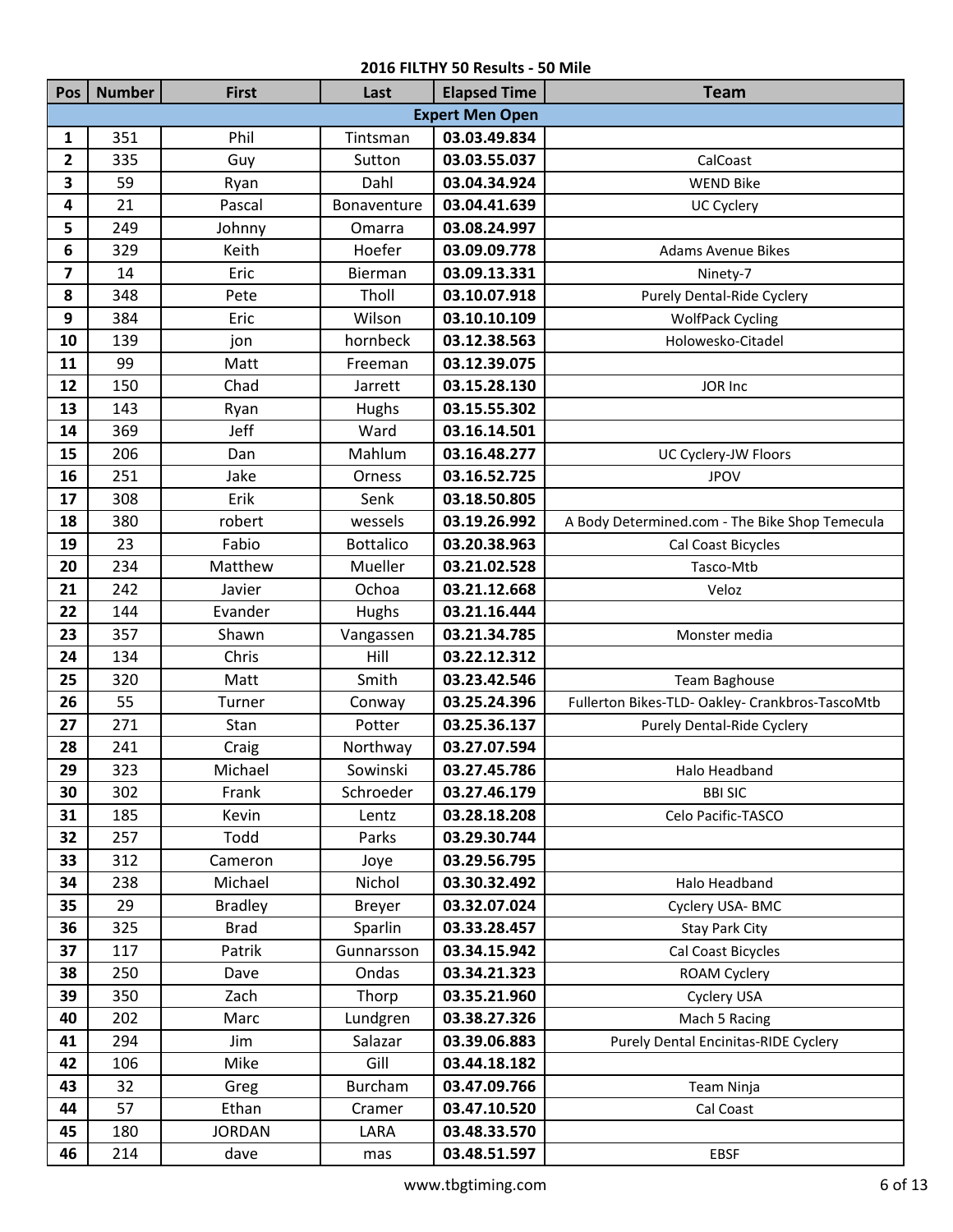| Pos        | <b>Number</b> | <b>First</b> | Last            | <b>Elapsed Time</b> | <b>Team</b>                  |
|------------|---------------|--------------|-----------------|---------------------|------------------------------|
| 47         | 94            | Steve        | Floyd           | 03.57.28.487        | <b>Purely Dental-Ride</b>    |
| 48         | 216           | Steven       | Masterson       | 03.57.40.323        | Swami s                      |
| 49         | 72            | Deron        | Dodero          | 04.00.08.417        | <b>UCC-JW Flooring</b>       |
| 50         | 198           | <b>Brett</b> | Luedde          | 04.07.46.298        |                              |
| 51         | 156           | Ryan         | Johnson         | 04.16.15.872        | Celo Pacific                 |
| <b>DNS</b> | 135           | Michael      | Hillenbrand     | $- - - - -$         | Bombhair                     |
| <b>DNS</b> | 164           | <b>ESPEN</b> | <b>KATERAAS</b> | --.--               | Clean Currents p-b Beyer Kia |
| <b>DNS</b> | 174           | <b>Sten</b>  | Kramer          | --.--               | Team W4L-RockNRoad           |
| <b>DNS</b> | 176           | Matthew      | Kuchta          | --.--               |                              |
| <b>DNS</b> | 266           | Victor       | Pineda          | --.--               | Cycle world                  |
| <b>DNS</b> | 276           | Billy        | Purdy           | --.--               | Celo Pacific                 |
| <b>DNS</b> | 194           | Matt         | Lough           | --.--               | Juggernaut ESF               |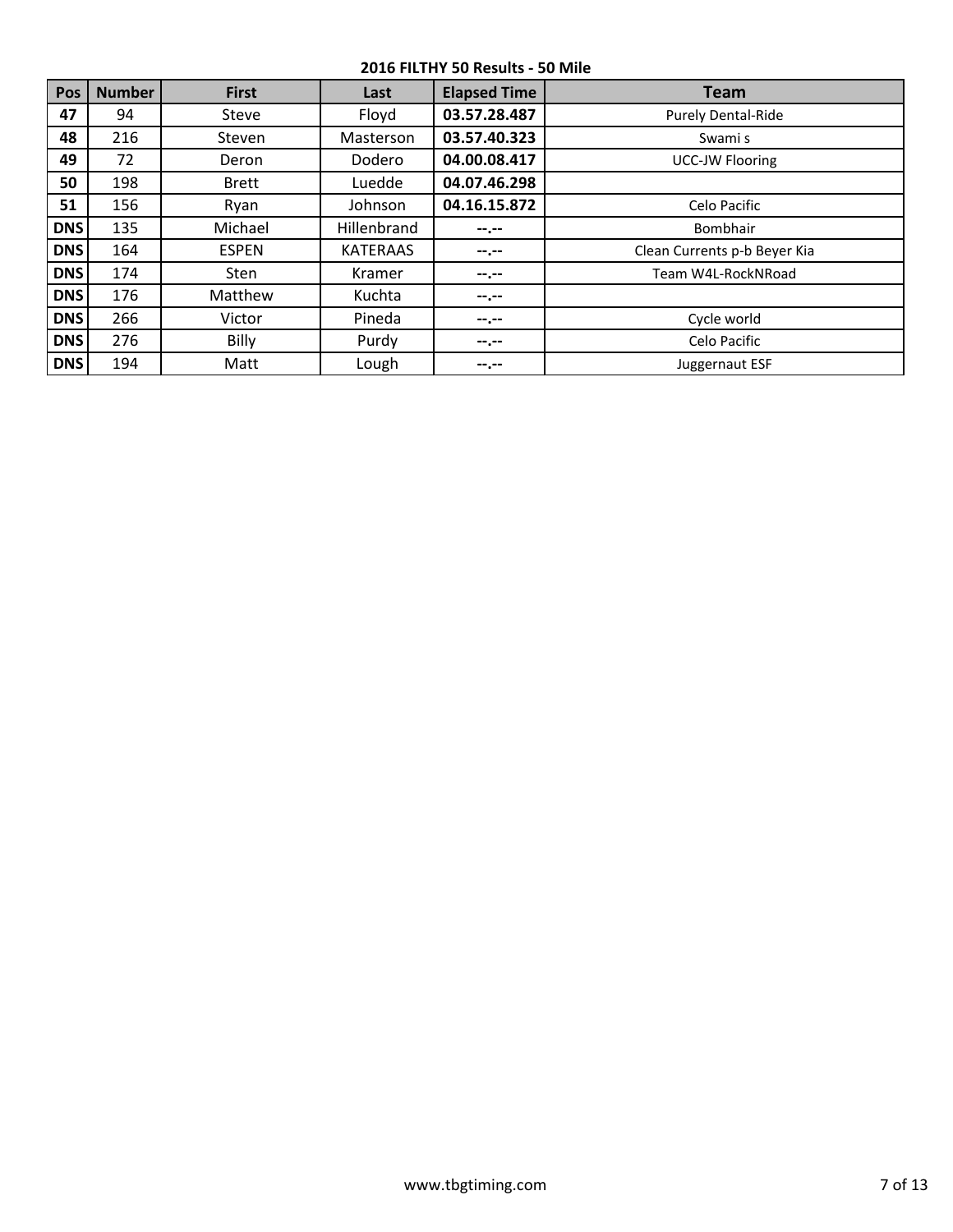| <b>Pos</b>     | <b>Number</b>            | <b>First</b> | Last          | <b>Elapsed Time</b> | <b>Team</b>           |  |  |  |  |  |
|----------------|--------------------------|--------------|---------------|---------------------|-----------------------|--|--|--|--|--|
|                | <b>Expert Women Open</b> |              |               |                     |                       |  |  |  |  |  |
| 1              | 260                      | Lesley       | Paterson      | 03.31.17.783        |                       |  |  |  |  |  |
| $\overline{2}$ | 56                       | athena       | countouriotis | 03.33.42.985        | Sisterhood of Cycling |  |  |  |  |  |
| 3              | 330                      | Leeann       | Storino       | 03.48.28.072        | Celo Pacific          |  |  |  |  |  |
| 4              | 104                      | Rhonda       | Geiszler      | 03.49.33.297        | UCCYCLERY-JWFLOORS    |  |  |  |  |  |
| 5              | 338                      | Tammy        | Tabeek        | 03.49.37.580        |                       |  |  |  |  |  |
| 6              | 261                      | Christi      | Patrick       | 03.53.23.442        |                       |  |  |  |  |  |
| 7              | 342                      | Monica       | Taylor        | 03.58.30.060        | Zumwalts              |  |  |  |  |  |
| 8              | 264                      | shelly       | peppenani     | 04.04.47.529        | petal power           |  |  |  |  |  |
| 9              | 359                      | Kerrie       | Vaughan       | 05.05.27.759        |                       |  |  |  |  |  |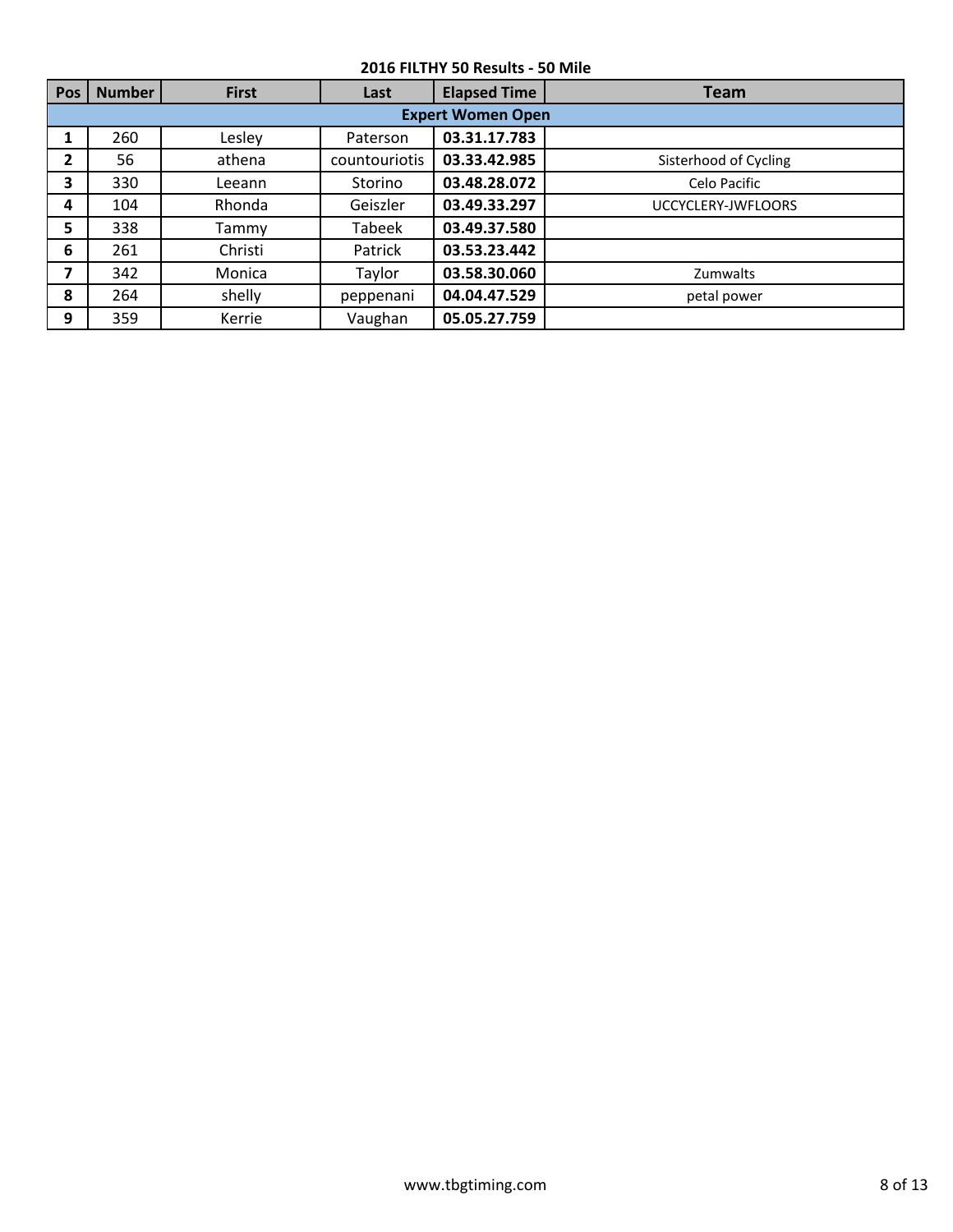| <b>Pos</b>   | <b>Number</b>    | <b>First</b> | Last    | <b>Elapsed Time</b> | <b>Team</b>                     |  |  |  |  |  |
|--------------|------------------|--------------|---------|---------------------|---------------------------------|--|--|--|--|--|
|              | <b>Masochist</b> |              |         |                     |                                 |  |  |  |  |  |
|              | 125              | aaron        | hauck   | 03.16.41.628        | <b>Team Ninja-ISF</b>           |  |  |  |  |  |
| $\mathbf{2}$ | 30               | Zebulon      | Brown   | 03.40.21.780        | <b>GS Adams Avenue Bicycles</b> |  |  |  |  |  |
| 3            | 138              | Ryan         | Holdorf | 03.42.35.598        |                                 |  |  |  |  |  |
| 4            | 96               | Cory         | Foster  | 04.00.41.631        | Oro Valley Bicycle              |  |  |  |  |  |
| 5            | 181              | <b>DAVID</b> | LARSON  | 04.39.00.206        | EDISON CYCLE CO.                |  |  |  |  |  |
| 6            | 365              | Barry        | Vollmer | 04.52.55.825        | <b>Team Redwheel</b>            |  |  |  |  |  |
| 7            | 95               | Mark         | Forbes  | 05.09.20.373        | Edison Cycle Co                 |  |  |  |  |  |
| <b>DNS</b>   | 5                | Doug         | Andrews | --.--               | Rock N Road Cyclery             |  |  |  |  |  |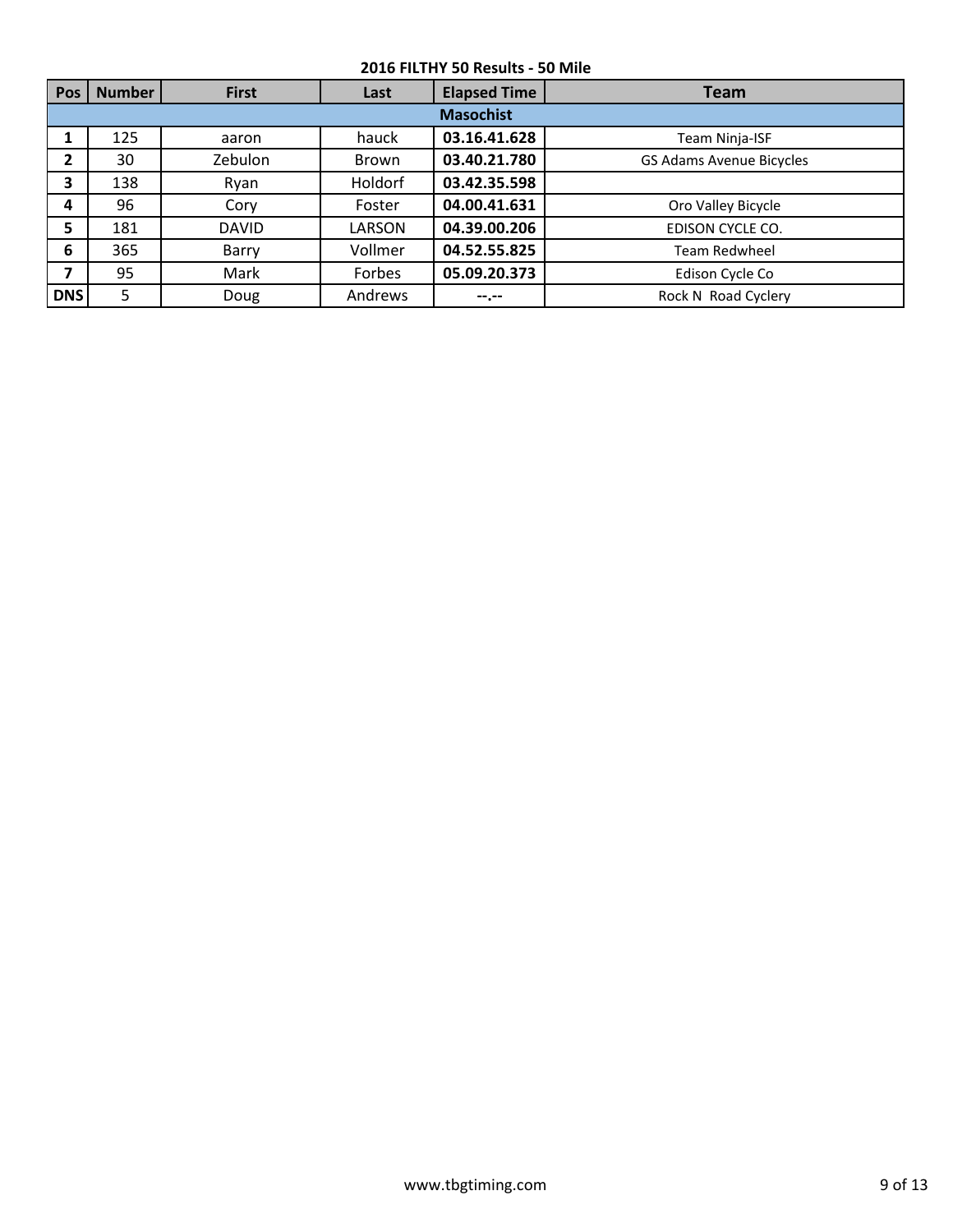| Pos                     | <b>Number</b>  | <b>First</b>  | Last            | <b>Elapsed Time</b>   | <b>Team</b>                              |
|-------------------------|----------------|---------------|-----------------|-----------------------|------------------------------------------|
|                         |                |               |                 | <b>Sport Men Open</b> |                                          |
| 1                       | 128            | Phillip       | Helberg         | 03.23.36.577          |                                          |
| 2                       | $\overline{4}$ | juan          | alvergue        | 03.24.00.815          | Celo Pacific                             |
| 3                       | 199            | Kelly         | Lumgair         | 03.24.03.069          |                                          |
| 4                       | 51             | Juan          | Cisneros        | 03.25.33.195          |                                          |
| 5                       | 173            | <b>JIRI</b>   | <b>KOZESNIK</b> | 03.25.44.675          |                                          |
| 6                       | 287            | Gilberto      | Rodriguez       | 03.26.16.893          |                                          |
| $\overline{\mathbf{z}}$ | 179            | Andrew        | Langston        | 03.28.31.917          | <b>KTM</b>                               |
| 8                       | 322            | Tony          | Solliday        | 03.30.54.177          | Mach 5 Racing                            |
| 9                       | 136            | Lee           | Hodgin          | 03.31.18.778          | Swamis                                   |
| 10                      | 394            | Edward        | Zimmerman       | 03.31.23.444          | Veloz                                    |
| 11                      | 69             | Tony          | Dickey-Rubio    | 03.33.30.438          | Poway Bicycle                            |
| 12                      | 316            | noah          | slack           | 03.34.06.016          |                                          |
| 13                      | 284            | Justin        | Rivers          | 03.34.40.273          |                                          |
| 14                      | 177            | Ed            | <b>Kulbis</b>   | 03.35.29.393          | Celo Pacific                             |
| 15                      | 48             | Matt          | Cerami          | 03.38.11.482          | <b>Union Sport</b>                       |
| 16                      | 49             | Maison        | Chen            | 03.38.12.150          |                                          |
| 17                      | 272            | Mark          | Potter          | 03.40.35.560          | Mojo wheels                              |
| 18                      | 50             | Dan           | Chown           | 03.41.41.222          |                                          |
| 19                      | 16             | Jason         | Binder          | 03.42.33.875          | <b>Achates Power</b>                     |
| 20                      | 168            | kyle          | kilmartin       | 03.45.40.583          | The W Training Facility- Alans Bike shop |
| 21                      | 227            | John          | Molloy          | 03.45.41.498          |                                          |
| 22                      | 248            | Marlon        | <b>Olivares</b> | 03.46.59.343          |                                          |
| 23                      | 41             | Juan          | Carlos          | 03.47.31.998          |                                          |
| 24                      | 71             | Tom           | Dillard         | 03.49.29.783          |                                          |
| 25                      | 215            | Paul          | Mason           | 03.50.19.964          | Team Sky Canyon                          |
| 26                      | 97             | Garrett       | Fountain        | 03.50.43.890          |                                          |
| 27                      | 229            | michael       | mongiello       | 03.50.58.322          |                                          |
| 28                      | 11             | Kurtis        | <b>Bennett</b>  | 03.50.58.756          |                                          |
| 29                      | 54             | Alfredo       | Contreras       | 03.52.07.846          | Mix Speed -- Niner Bikes                 |
| 30                      | 79             | benoit        | dussault        | 03.52.27.123          | <b>Bold Cycle Works</b>                  |
| 31                      | 398            | <b>Brian</b>  | Saint           | 03.52.58.225          | Blackstar                                |
| 32                      | 281            | Leighton      | Rice            | 03.53.18.032          | Team Sky Canyon                          |
| 33                      | 376            | <b>Bryce</b>  | Weber           | 03.54.51.941          | S <sub>2</sub> C                         |
| 34                      | 968            | Mauro         | Figueroa        | 03.55.08.822          |                                          |
| 35                      | 121            | Shane         | Hamman          | 03.55.30.391          |                                          |
| 36                      | 280            | Fabien        | Redon           | 03.56.07.411          |                                          |
| 37                      | 157            | <b>Travis</b> | Johnson         | 03.57.53.348          | Purely Dental - Ride Cyclery             |
| 38                      | 26             | Paul          | <b>Braun</b>    | 03.58.40.233          | Team Halo                                |
| 39                      | 40             | Solomon       | Cantwell        | 03.58.40.796          |                                          |
| 40                      | 115            | Mauricio      | Guerrero        | 03.59.09.632          | Click MTB                                |
| 41                      | 61             | <b>Brian</b>  | Daugherty       | 03.59.15.598          |                                          |
| 42                      | 111            | Seth          | Graham          | 03.59.15.810          | Wattie ink                               |
| 43                      | 45             | Adan          | Casillas        | 03.59.25.315          | $N-A$                                    |
| 44                      | 295            | Daniel        | Bergstrom       | 03.59.38.155          | Team Ninja                               |
| 45                      | 228            | Scott         | monfort         | 04.00.46.281          |                                          |
| 46                      | 159            | Bryan         | Jones           | 04.01.01.703          | North of the Border - Albion Brewing     |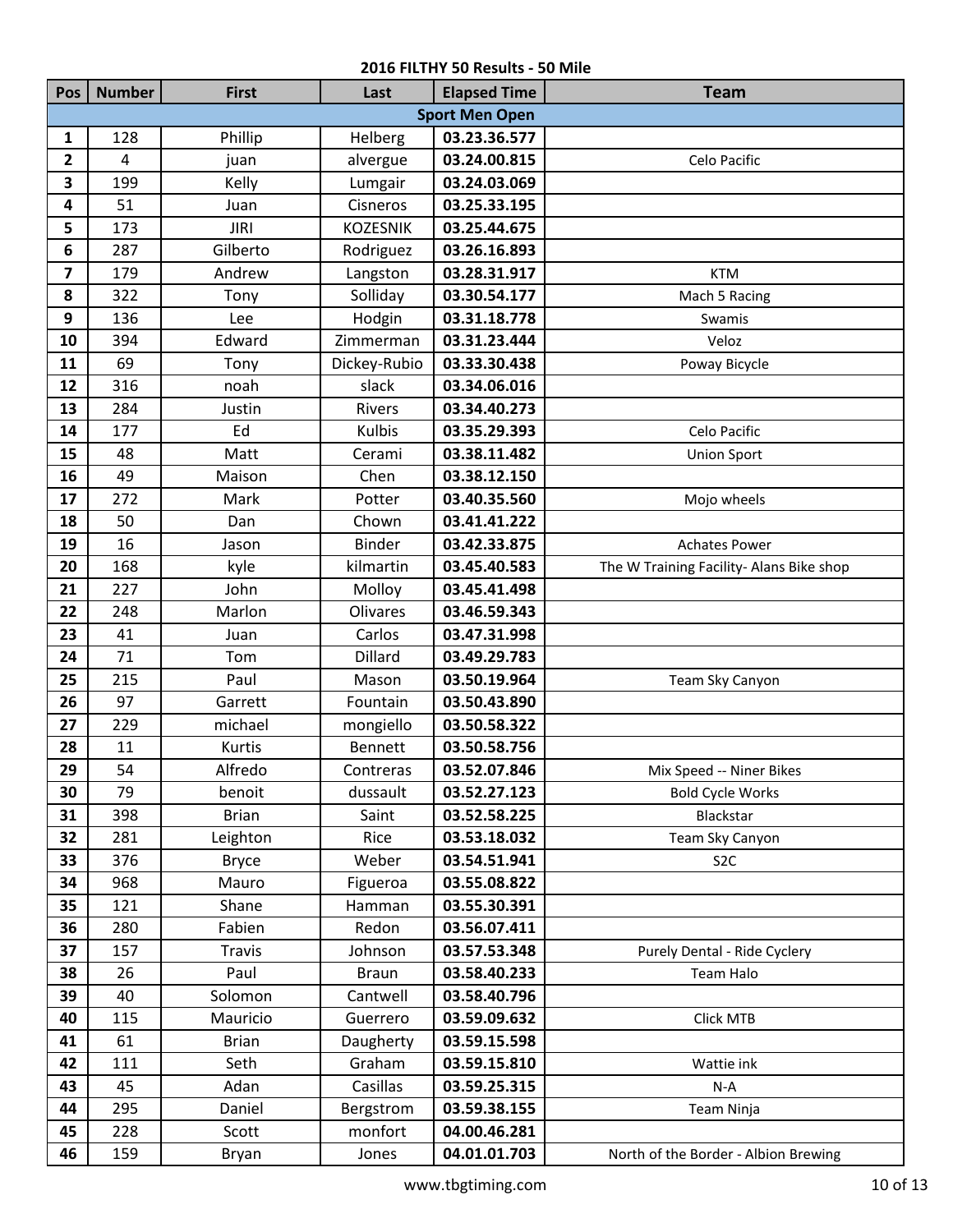| Pos        | <b>Number</b>  | <b>First</b>  | Last         | <b>Elapsed Time</b> | <b>Team</b>                          |
|------------|----------------|---------------|--------------|---------------------|--------------------------------------|
| 47         | 364            | Tien          | Vo           | 04.01.02.586        | Team Ninja                           |
| 48         | 383            | Steven        | Williams     | 04.01.10.234        | Edison Cycle Co                      |
| 49         | 112            | Rick          | Gravley      | 04.01.28.233        |                                      |
| 50         | 262            | Dan           | Pearl        | 04.02.31.378        |                                      |
| 51         | 109            | Noradino      | Salas        | 04.03.04.216        |                                      |
| 52         | 200            | Tyrone        | lumley       | 04.04.29.417        | Southridge USA                       |
| 53         | 318            | Chad          | Smart        | 04.06.32.975        |                                      |
| 54         | 172            | Bryan         | Knight       | 04.07.18.576        |                                      |
| 55         | 313            | Patrick       | Silva        | 04.07.20.674        | Team Ninja                           |
| 56         | 324            | Dylan         | Spain        | 04.07.31.073        |                                      |
| 57         | 186            | Jonathan      | Levey        | 04.08.17.346        | D37 Mtn bike crew Bike Co            |
| 58         | 298            | travis        | schellpeper  | 04.08.41.729        |                                      |
| 59         | 375            | Seth          | Watson       | 04.09.05.294        | Purely Dental Encinitas-Ride Cyclery |
| 60         | 392            | Larry         | Young        | 04.09.34.091        | UCCFILTHY50-10OFF                    |
| 61         | 259            | Kyle          | Passini      | 04.11.06.383        |                                      |
| 62         | 353            | Todd          | Tucker       | 04.11.39.302        |                                      |
| 63         | 239            | Ryan          | Nitzen       | 04.13.10.801        | <b>Union Sport</b>                   |
| 64         | 24             | Michel        | Bowidowicz   | 04.13.25.722        |                                      |
| 65         | 86             | Todd          | Erickson     | 04.16.20.834        |                                      |
| 66         | 131            | Ricardo       | Herrera      | 04.21.41.246        |                                      |
| 67         | 187            | Kevin         | Lewallen     | 04.24.26.013        |                                      |
| 68         | 170            | Paul          | Kim          | 04.27.05.783        |                                      |
| 69         | 321            | chad          | smith        | 04.29.01.258        |                                      |
| 70         | 126            | Jeff          | Healey       | 04.29.27.899        |                                      |
| 71         | 966            | Luis          | Vizcarra     | 04.30.16.060        |                                      |
| 72         | 118            | Todd          | Gunther      | 04.34.16.155        |                                      |
| 73         | 346            | James         | Thach        | 04.36.23.035        | Team Tain Nam                        |
| 74         | 278            | Craig         | Radke        | 04.38.08.701        |                                      |
| 75         | 373            | <b>Brian</b>  | Watkins      | 04.44.12.043        | Cyclery USA                          |
| 76         | 35             | Barry         | <b>Burke</b> | 04.45.08.552        | NINETY7                              |
| 77         | 169            | michael       | kim          | 04.45.54.175        |                                      |
| 78         | 37             | Mario         | Camacho      | 04.46.21.789        | Click MTB                            |
| 79         | 219            | Tom           | McAleer      | 04.50.48.440        |                                      |
| 80         | 88             | James         | Esther       | 04.54.14.451        |                                      |
| 81         | 6              | PAUL          | <b>BALEN</b> | 04.54.36.703        |                                      |
| 82         | 311            | John          | Shepherd     | 04.57.34.969        | SDBC                                 |
| 83         | 75             | Tuong         | Du           | 05.17.08.465        | Team tai nam                         |
| 84         | 13             | Steven        | Bernsen      | 06.00.13.980        |                                      |
| 85         | 965            | Dan           | Acuna        | 06.56.58.848        |                                      |
| 86         | 303            | <b>Travis</b> | Schrowe      | 06.57.00.143        |                                      |
| <b>DNS</b> | $\overline{2}$ | Greg          | Ackerman     | $- - - - -$         | Ridebiker - Velosport                |
| <b>DNS</b> | 25             | wayne         | brander      | $-1 - 1 - 1 = 0$    |                                      |
| <b>DNS</b> | 76             | Payton        | <b>Dugas</b> | --.--               | Team red                             |
| <b>DNS</b> | 114            | Jeremy        | Grolman      | --.--               |                                      |
| DNS        | 152            | Levi          | Jefferies    | --.--               |                                      |
| DNS        | 171            | Nico          | Kirsten      | --.--               |                                      |
| DNS        | 195            | Tri           | Lu           | --.--               | Tai Nam                              |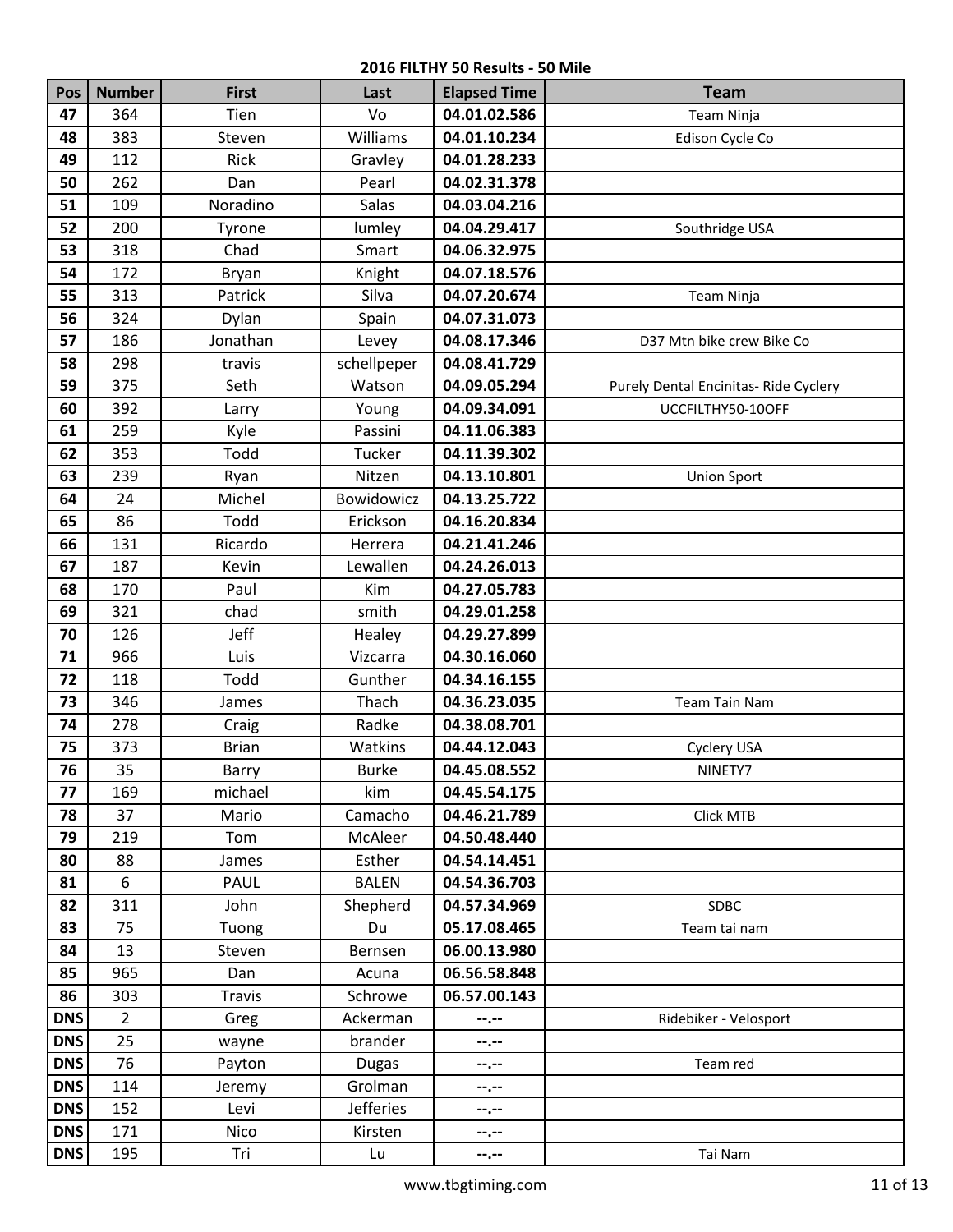| Pos        | <b>Number</b> | <b>First</b> | Last         | <b>Elapsed Time</b> | <b>Team</b>                             |
|------------|---------------|--------------|--------------|---------------------|-----------------------------------------|
| <b>DNS</b> | 231           | chad         | morris       | --.--               | wolfpack                                |
| <b>DNS</b> | 235           | Warren       | Muir         | --.--               |                                         |
| <b>DNS</b> | 256           | Alex         | Papike       | --.--               | <b>Chainline Bikes</b>                  |
| <b>DNS</b> | 269           | frank        | pleitez      | --.--               | seriouscycling                          |
| <b>DNS</b> | 286           | esteban      | rodriguez    | --.--               |                                         |
| <b>DNS</b> | 304           | Ed           | Schulz       | --.--               | <b>Hot Shoppe Designs</b>               |
| <b>DNS</b> | 332           | chris        | stratton     | --.--               | wolfpack cycling                        |
| <b>DNS</b> | 336           | Kelly        | Swanberg     | --.--               | Monster Media-Spy Racing p-b Fight Meso |
| <b>DNS</b> | 354           | Mitch        | Turner       | --.--               | <b>TASCO TNRC</b>                       |
| <b>DNS</b> | 356           | <b>Brent</b> | Vandenberg   | --.--               | <b>Fullerton Bikes</b>                  |
| <b>DNS</b> | 387           | <b>Brad</b>  | Wise         | --.--               | Team Ninja                              |
| <b>DNS</b> | 18            | Chad         | <b>Black</b> | --.--               | Timberline Construction Inc.            |
| <b>DNS</b> | 105           | Jack         | Gentle       | --.--               | OfficeOps LLC                           |